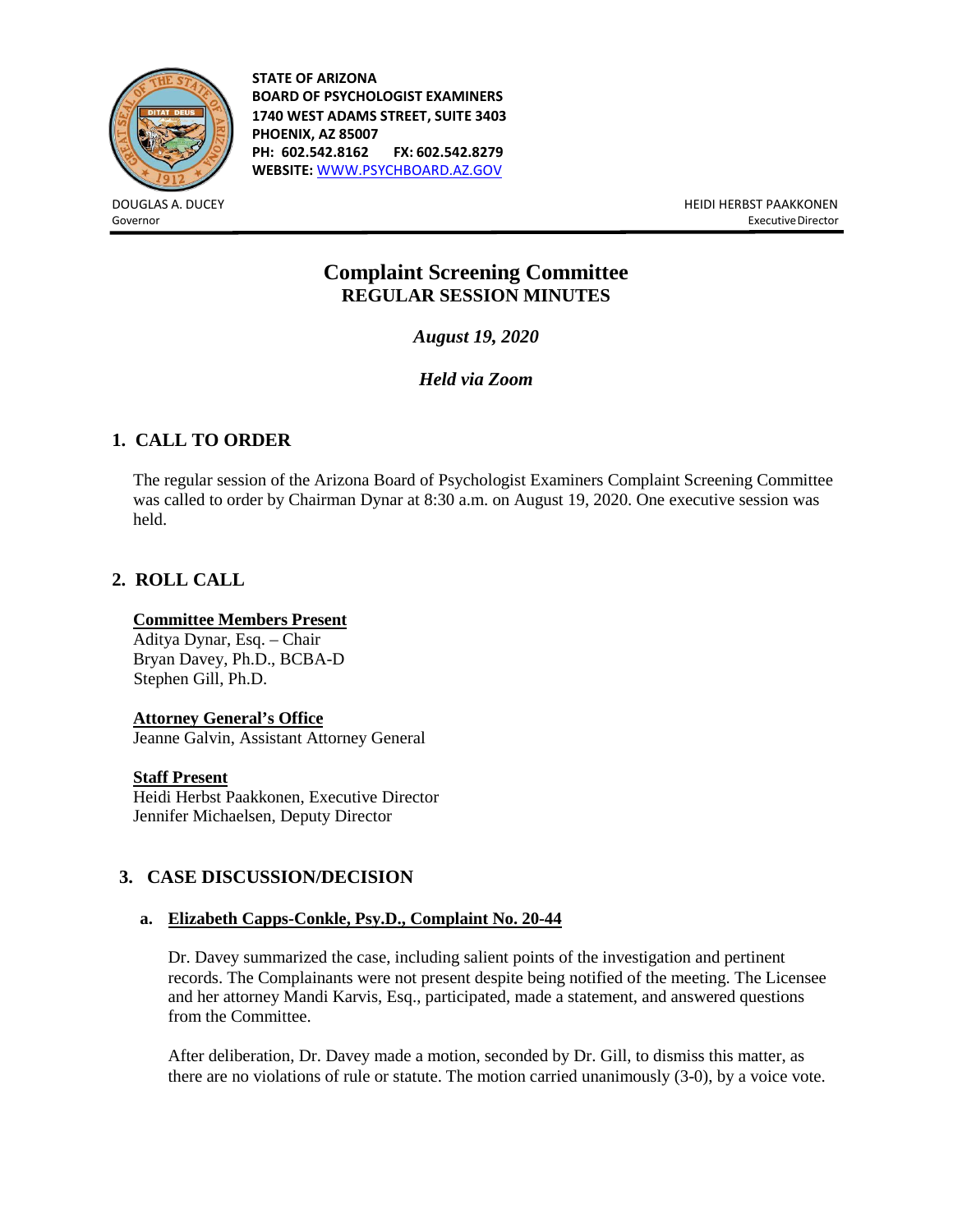### **b. Sharon Esonis, Ph.D., Complaint No. 20-48**

Dr. Davey summarized the case, including salient points of the investigation and pertinent records. The Complainant participated, made a statement, and answered questions from the Committee.

*The Committee took a comfort break at 9:19 a.m. and resumed at 9:25 a.m.* 

The Licensee participated, made a statement, and answered questions from the Committee.

*At 9:31 a.m., Mr. Dynar made a motion, seconded by Dr. Davey, to go into Executive Session to discuss confidential records/information. Open session reconvened at 9:51 a.m.*

Upon reconvening in open session, the Committee asked the Licensee additional questions.

After deliberation, Dr. Davey made a motion, seconded by Dr. Gill, to dismiss the complaint upon receipt of proof from Dr. Esonis that she has added a parenthetical to all applicable websites and documentation, clarifying that her Arizona psychologist license is currently inactive. The motion carried unanimously (3-0), by a voice vote.

#### **c. Laura Falduto, Ph.D., Complaint No. 20-21**

Dr. Gill summarized the case, including salient points of the investigation and pertinent records. The Complainant participated, made a statement, and answered questions from the Committee. The Licensee and her attorney, Mark Harrison, Esq., participated, made a statement, and answered questions from the Committee.

After deliberation, Dr. Gill made a motion, seconded by Dr. Davey, to dismiss this matter, as there are no violations of rule or statute. The motion carried unanimously (3-0), by a voice vote.

### **d. Rebecca Blood, Ph.D., Complaint No. T-20-09**

Mr. Dynar summarized the case, including salient points of the investigation and pertinent records. The Complainant was not present despite being properly notified. The Respondent participated, made a statement, and answered questions from the Committee.

After deliberation, Dr. Gill made a motion, seconded by Mr. Dynar, to refer to the case to the Board for further review. The motion failed on a roll call vote (1-2), with Dr. Davey and Mr. Dynar opposing.

Mr. Dynar made a motion, seconded by Dr. Dr. Davey, to dismiss this matter, as there are no violations of rule or statute. The motion carried unanimously (3-0), by a roll call vote.

#### **e. Sonia Steen, Complaint No. T-20-10**

Mr. Dynar summarized the case, including salient points of the investigation and pertinent records. The Complainant was present but did not make a statement, and the Committee did not have any questions. The Respondent participated, made a statement, and answered questions from the Committee.

The Committee expressed concern that Ms. Steen may possibly be holding herself out as a psychologist as she listed on the Instagram profile for her business that she was a "Counseling